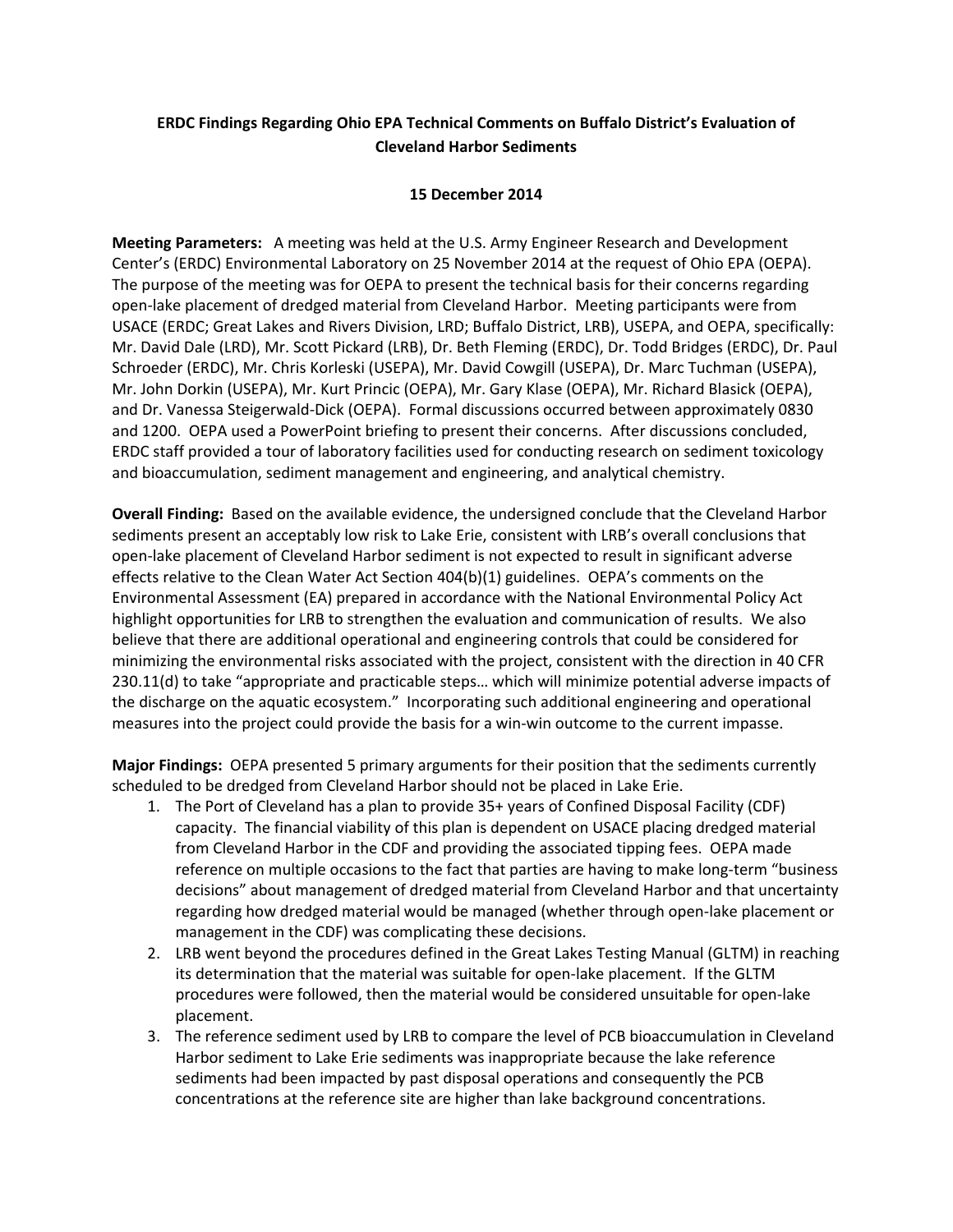- 4. Bioaccumulation tests performed on Cleveland Harbor sediments indicate that PCBs in the sediment are expected to increase PCB bioaccumulation into the tissues of animals in the lake if the dredged material is placed in the lake. Since Lake Erie is currently impaired due to elevated levels of PCBs in water and sediments, as reflected by the current fish consumption advisory for PCBs, placement of sediments from Cleveland Harbor in Lake Erie is unacceptable.
- 5. LRB did not consider all of the relevant lines-of-evidence (LOE) in reaching its determination that Cleveland Harbor sediment was suitable for open‐lake placement. These LOE include information related to the nature of PCB impairment in Lake Erie. In addition, LRB did not sufficiently coordinate and communicate with OEPA on the procedures it used in testing, evaluating, and concluding that the Cleveland Harbor sediments were suitable for open‐lake placement.

## **The findings of the undersigned regarding each of the 5 primary arguments presented by OEPA are presented below.**

**OEPA Argument 1: Sufficient capacity can be provided in the Cleveland Harbor CDF.** This argument is not germane to technical considerations covered in 40 CFR 230 as to whether and to what degree dredged material from Cleveland Harbor would have an "unacceptable adverse impact" on Lake Erie. The "Federal Standard" is established as the least costly, environmentally acceptable, practicable alternative. The Port of Cleveland CDF plan is just one of several alternatives that would be considered in establishing the "Federal Standard".

**OEPA Argument 2: The GLTM was not followed.** The GLTM was jointly published by USEPA Region 5 and USACE (Great Lakes and Ohio River Division) in 1998. The intent of the GLTM was that it be "consistent with the national guidance presented in *Evaluation of Dredged Material Proposed for Discharge in Waters of the U.S. – Testing Manual* (USEPA/USACE, 1998), also known as the "Inland Testing Manual."" Further, the GLTM states that "This regional testing and evaluation manual should be used to supplement the national testing and evaluation guidance in accordance with the 404(b)(1) Guidelines (40 CFR 230). **The user of this regional guidance should have read and be familiar with the "Inland Testing Manual" (USEPA/USACE 1998) and the 404(b)(1) Guidelines in their entirety."** The undersigned find that the evaluation conducted by LRB is consistent with the GLTM, the national guidance contained in the Inland Testing Manual (ITM), and the requirements under 40 CFR 230. Furthermore, the environmental testing and evaluation conducted by LRB represents the most extensive and detailed effort to evaluate an individual dredging project in the history of Great Lakes dredging. The additional analysis that LRB undertook to evaluate the bioaccumulation potential of PCBs is similar to and consistent with the types of analyses that have been conducted at other dredging projects across the country when uncertainty regarding bioaccumulation has prompted additional study and analysis. The analyses undertaken by LRB to reach the conclusion that the dredged material from Cleveland Harbor is suitable for open‐lake placement are consistent with the GLTM, the ITM, and 40 CFR 230.

**OEPA Argument 3: LRB used an inappropriate reference to compare bioaccumulation levels from Cleveland Harbor sediments.** PCB concentrations in water and sediment vary both spatially and temporally. This is evident from data collected from Lake Erie as well as other waterbodies around the country that contain PCBs. USACE and USEPA use reference sediments to compare the relative differences in toxicity and bioaccumulation between the proposed dredged material and sediments in the area where dredged material will be placed (absent the influence of previous dredged material disposal activities). If less toxicity and bioaccumulation are observed in the dredged material compared to the reference, then a finding of no "unacceptable adverse effects" can be easily made. Therefore, the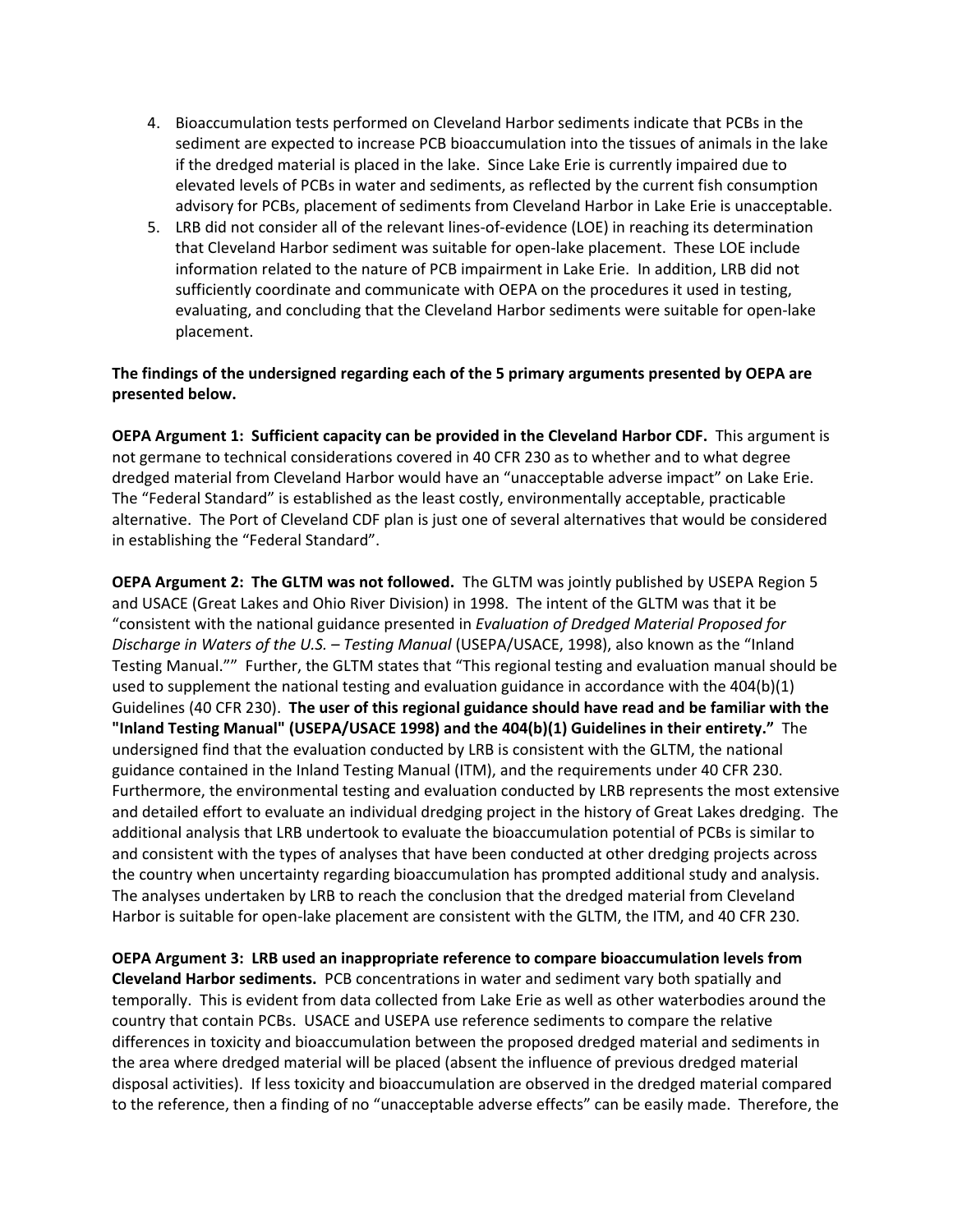selection of a reference area is important to determining potential impacts of dredged material placement. Reference areas should contain sediments with similar physical characteristics as the dredged material. For dispersive placement sites, the reference area should be located near the placement site but be outside the dominant path of sediment transport from the placement site and be representative of area‐wide contamination. Reference site CLA‐4 provides a representative reference area that is outside the influence of past dredged material placement activities at CLA‐1. The most recent placement operations at CLA‐1 occurred more than 40 years ago; subsequent sedimentation, dispersion and natural recovery processes at the site have produced surface sediment conditions representative of the regional background. The GLTM allows use of reference sites within a placement site. Additionally, the ITM also allows use of past placement sites for comparative risk purposes, particularly when placement activities occurred decades ago. Therefore, CLA‐1 can also be used as a reference area. Additionally, OEPA does not have a standard to guide the selection of reference sediment, but simply evaluates the information USACE provides. Given the available information, the undersigned find that the reference sediments used in the evaluation are consistent with established practice and are sufficiently representative of sediments in Lake Erie to serve this purpose.

**OEPA Argument 4: Bioaccumulation is higher in Cleveland Harbor sediments and is therefore unacceptable for placement in Lake Erie.** The concentration of PCBs in the sediments to be dredged from Cleveland Harbor averages about 100 parts per billion (ppb) while PCB concentration in the reference sediments used for the two potential placement sites (CLA‐1 and CLA‐4) average about 125 ppb; however, the sediments to be dredged had less total organic carbon, increasing bioavailability of PCBs. Relative differences in the bioavailability of the PCBs resulted in higher bioaccumulation of PCBs in worms exposed to the dredged material compared to worms exposed to reference sediments from CLA‐1 and CLA‐4 (between 1.03X and 4.3X). In cases where bioaccumulation is higher in the dredged material (compared to the reference) without a corresponding increase in toxicity, as found in the testing of the Cleveland Harbor sediments, accepted national practice allows for the use of additional lines-of-evidence to reach conclusions about the potential for "unacceptable adverse effects." In order to determine whether higher bioaccumulation in sediment-dwelling organisms would result in an unacceptable impact on the environment following placement in Lake Erie, LRB conducted an evaluation to conservatively estimate benthic food‐web exposures to fish. The approach LRB used to perform this analysis is comparable to approaches used in other dredging projects, nationally, to evaluate risks related to bioaccumulation. Based on the multiple lines‐of‐evidence developed through this evaluation, LRB concluded that the dredged material meets the 404(b)(1) guidelines for open-water placement in Lake Erie. When OEPA was asked during the meeting whether they expected placement of Cleveland Harbor sediments in Lake Erie to affect either local or lake‐wide risks, they responded that they did not expect a consequential change in risk levels. When they were then asked what standard they were applying to reach the conclusion that the placement would be unacceptable, they responded that OEPA did not have a standard for making this judgment. From statements made by OPEA during the meeting, the basis for their opposition to placing Cleveland Harbor sediments in the lake appears to be related to the goal of reducing PCB loading to Lake Erie. Based on our review of the data and evaluations performed, the undersigned find that placement of the dredged sediments in Lake Erie, as proposed, presents a low but acceptable risk to the environment that is consistent with the 404(b)(1) guidelines as specified in 40 CFR 230. The potential increase in PCB bioaccumulation in fish would not affect the rate of Lake Erie recovery or the time to achieve risk reduction goals, would not impact wildlife populations, and would not alter the required fish consumption advisories.

OEPA Argument 5: LRB did not consider all the relevant lines-of-evidence in reaching its factual **determination.** The undersigned do not believe that the inclusion of the additional LOE raised by OEPA